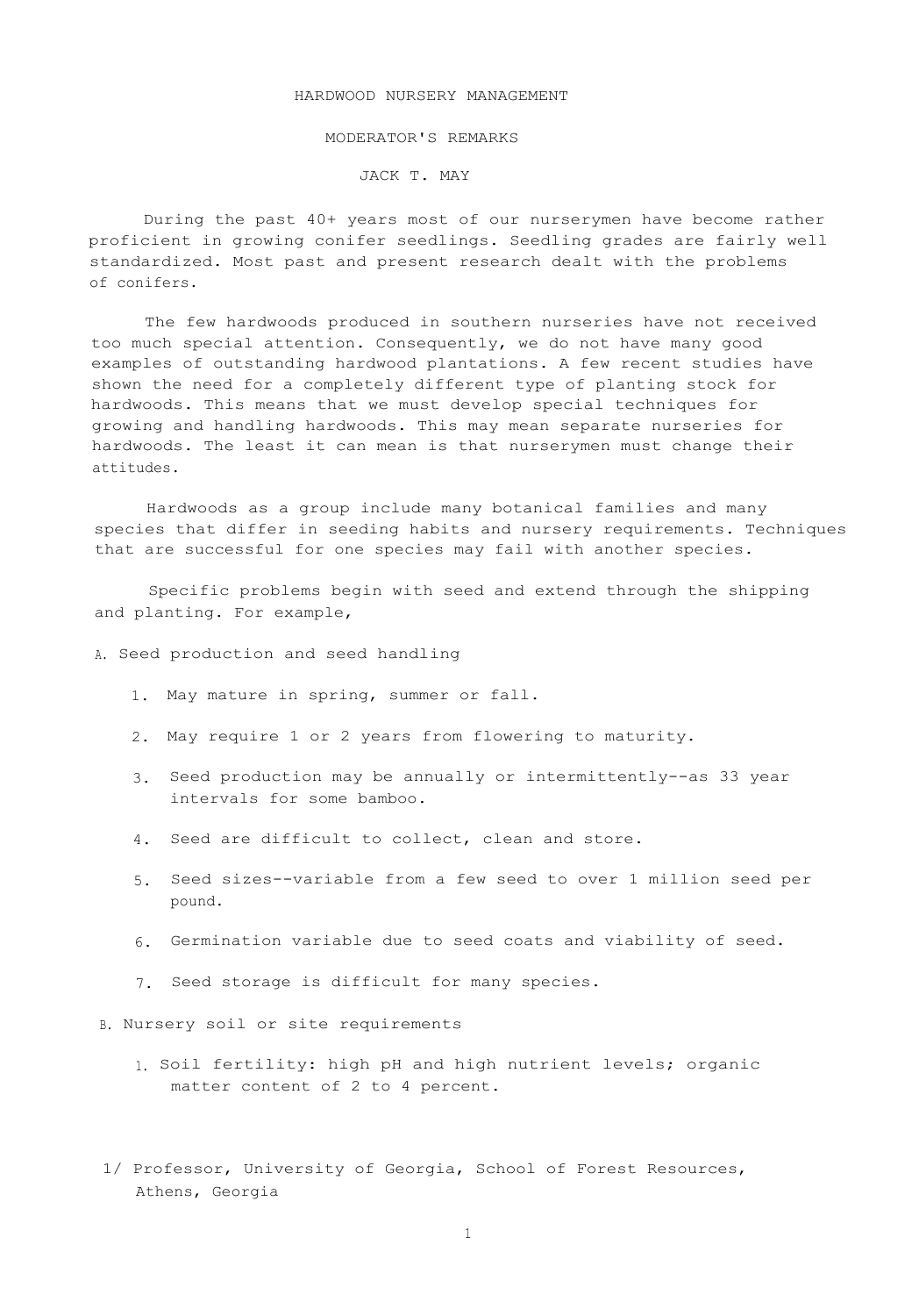- 2. Landscape of nursery. Nearly level -- with good drainage.
	- a. Use computer Design Grading System--Ag. Engineering Departments or SCS.
- 3. Soil-Weed Control Treatments versus mycorrhizae development. Use corn, sorghum or similar host crop for mycorrhizae.
- C. Problems associated with seedling production.
	- 1. Predetermine size or quality of desired planting stock.
	- 2. Density or spacing.

a. 6-10 per square foot.

- 3. Sowing, packing and mulching.
	- a. Hand versus machine
	- b. Sawdust, pine straw, wood fibre, soil.
- 4. Irrigation
	- a. Daily during germination
	- b. Two inches per week during growing season.
	- c. Must have good internal soil drainage.
- 5. Weed competition
- D. Pests Insects and disease problems with hardwoods are much more numerous and more difficult to control than with conifers.

E Distribution of seedlings

- 1. Special equipment is needed for lifting.
- 2. Size of seedlings requires special containers or packing techniques. Usually only 50 to 250 plants per bale, bag or crate.
- 3. Storage and shipping create problems of space and handling.